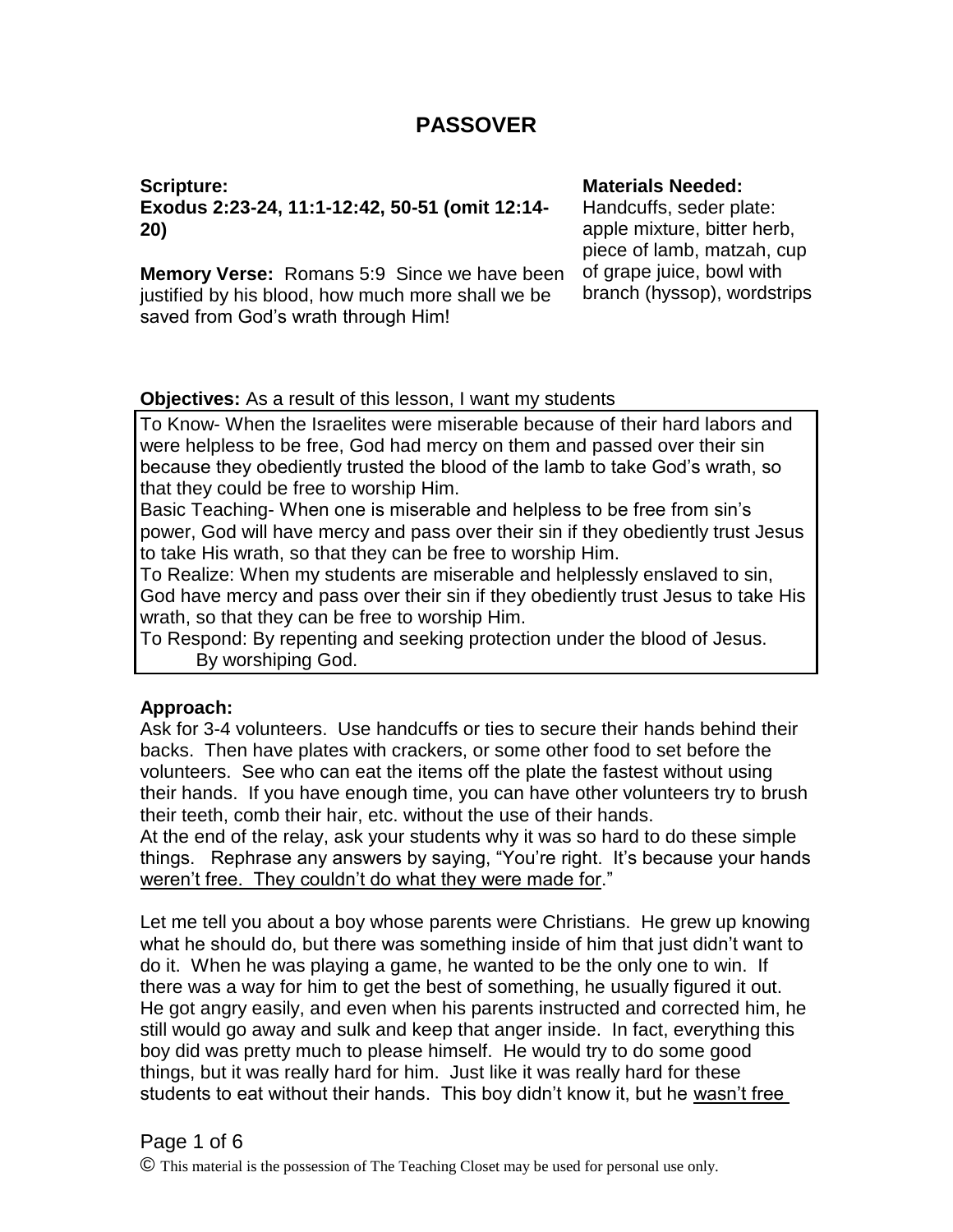either. He wasn't free on the inside. He couldn't do what he was made by God for.

In the Bible I want to tell you about some people that really weren't free. They were Israelites and they were slaves in Egypt. They could use their hands, they weren't in handcuffs, but they were under the control of the Egyptian slave masters who made them work hard and make bricks.

# **Outline:**

| I. Israelites are in Slavery<br>A. They are miserable because of work<br>1. Make bricks for Egyptians<br>2. Harsh conditions<br>3. Baby boys put to death<br>B. They are helpless | Eat some of the apple mixture on<br>the seder plate. Show how it looks<br>like bricks and mortar.                                                                                                                                                                                                        |
|-----------------------------------------------------------------------------------------------------------------------------------------------------------------------------------|----------------------------------------------------------------------------------------------------------------------------------------------------------------------------------------------------------------------------------------------------------------------------------------------------------|
| 1. They don't have any leader who will<br>speak up for them.<br>2. Moses tries to help<br>a. Kills Egyptian<br>b. Runs away for 40 years                                          | Choose one student to come up<br>and eat the bitter herb from the<br>seder plate. Ask: Was that<br>something you enjoyed? Use<br>parallel wording: Just like you felt<br>when you ate the bitter herb, that's<br>how the Israelites felt when they<br>weren't free and there was no one<br>to help them. |
| II. God Has Mercy on Them                                                                                                                                                         | But there was Someone who<br>cared for them very much.                                                                                                                                                                                                                                                   |
| A. He sends Moses with a message<br>1. I have seen their misery<br>2. I have heard them crying<br>3. I am concerned with their suffering<br>4. I have come down to rescue them    | Exodus 3:7<br>God was going to do for the<br>Israelites what they could not do<br>for themselves, and what Moses<br>couldn't do for them. He was<br>going to do it all.                                                                                                                                  |
| III. God Passes Over Their Sin                                                                                                                                                    |                                                                                                                                                                                                                                                                                                          |
| A. God's wrath on false gods: the plagues                                                                                                                                         | Summarize the plagues by<br>mentioning one or two of the<br>disasters, but don't go into a full<br>explanation.                                                                                                                                                                                          |
| B. Plague #10-The firstborn will die<br>1. From Pharaoh to cattle<br>2. No one exempt                                                                                             | God was going to judge the whole<br>land of Egypt. No one was going<br>to be left out--not even the<br>Israelites.                                                                                                                                                                                       |
| C. The blood of the lamb takes God's<br>wrath                                                                                                                                     | God told them the one thing they<br>could do to be safe from His<br>judgment.<br>Explain about His instructions with                                                                                                                                                                                     |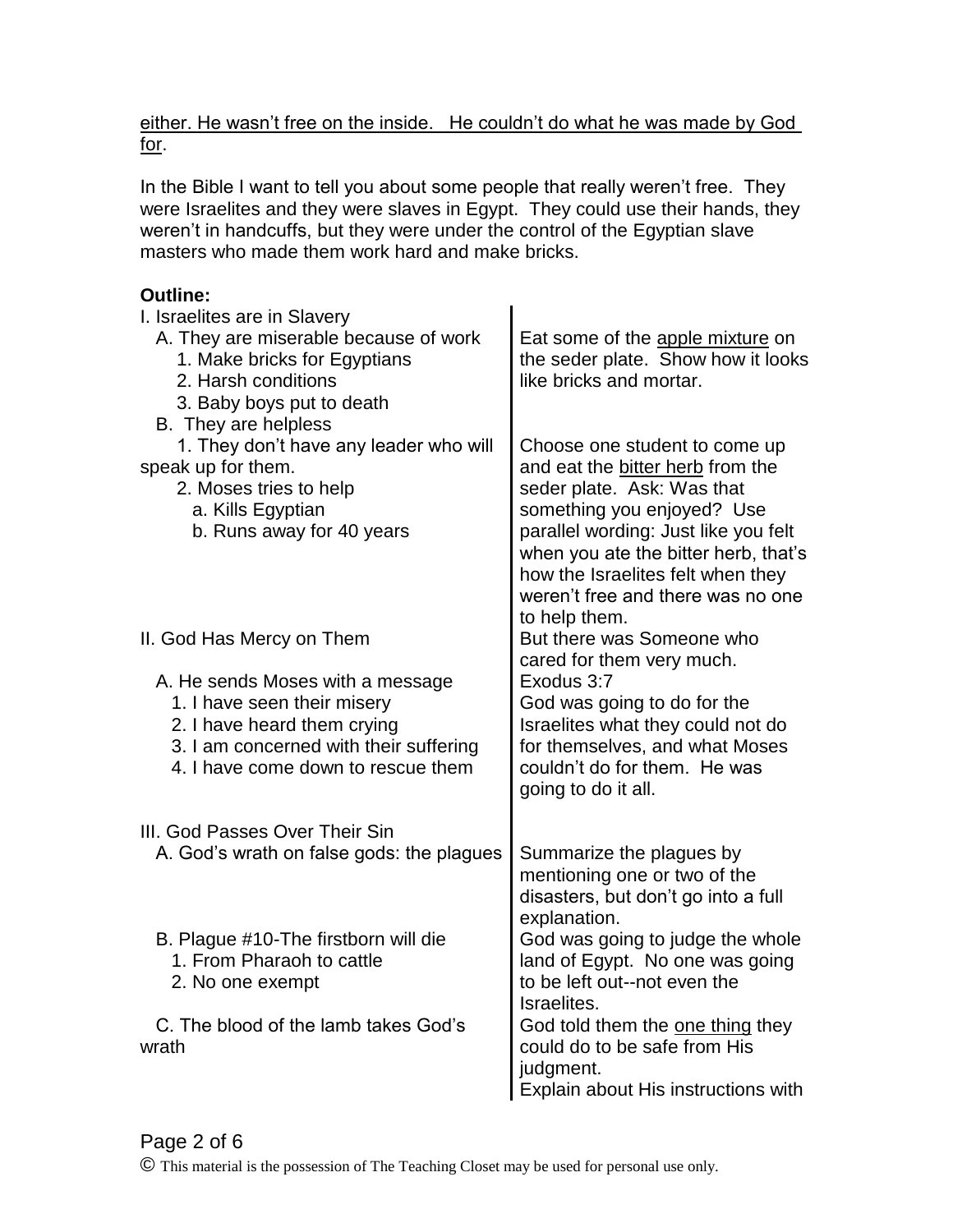| IV. Israelites Obediently trust the Blood of<br>the Lamb                                                                   | the Lamb.<br>Storytell: Imagine we are the<br>Israelites and God tells us to get a<br>lamb. Then on the 14th day of the<br>month we know that at midnight<br>tonight, God's anger at false gods<br>is going to come.<br>What if we don't put any blood on<br>our doorposts? But we are<br>Israelites! God cares about us!<br>Don't you think He will just<br>overlook our door? He knows it's                                                                         |
|----------------------------------------------------------------------------------------------------------------------------|-----------------------------------------------------------------------------------------------------------------------------------------------------------------------------------------------------------------------------------------------------------------------------------------------------------------------------------------------------------------------------------------------------------------------------------------------------------------------|
| 1. Kill lamb at midnight<br>2. Apply blood on doorposts<br>3. Eat the roasted meat<br>4. At midnight the angel passes over | us inside, right?<br>How are we going to escape God's<br>anger and wrath? Is that the<br>ONLY way?                                                                                                                                                                                                                                                                                                                                                                    |
| the houses with the blood on the<br>doorposts.                                                                             | But what if it doesn't work?<br>We will have to trust Him and obey<br>what He told us to do.<br>Turn off lights, use candles on the<br>table, and eat the lamb meat.                                                                                                                                                                                                                                                                                                  |
| IV. Israelites Free to worship God                                                                                         | After you storytell about the angel<br>passing over and the blood<br>protecting, ask, "How do we feel?!"<br>We are sooo happy! Why?<br>Because we won't be slaves<br>anymore. And God is soooo<br>happy. Why? Because now we<br>are free to be HIS people. We are<br>free to worship HIM!<br>We left Egypt so fast that we didn't<br>even have time to let our bread get<br>light and fluffy. It's flat.<br>Eat matzah to show how quickly<br>God's deliverance came. |
| V. Parallel<br>A. Slave to sin                                                                                             | The Bible talks about a slavery<br>that every single person in the<br>world is born into. It's called being<br>a slave to sin. Do you remember<br>the boy I told you about at the<br>beginning of the story? Did he<br>have Egyptian taskmasters? No.<br>But he wasn't free to go God's way<br>because he only wanted to please<br>himself. He was a slave to his own                                                                                                 |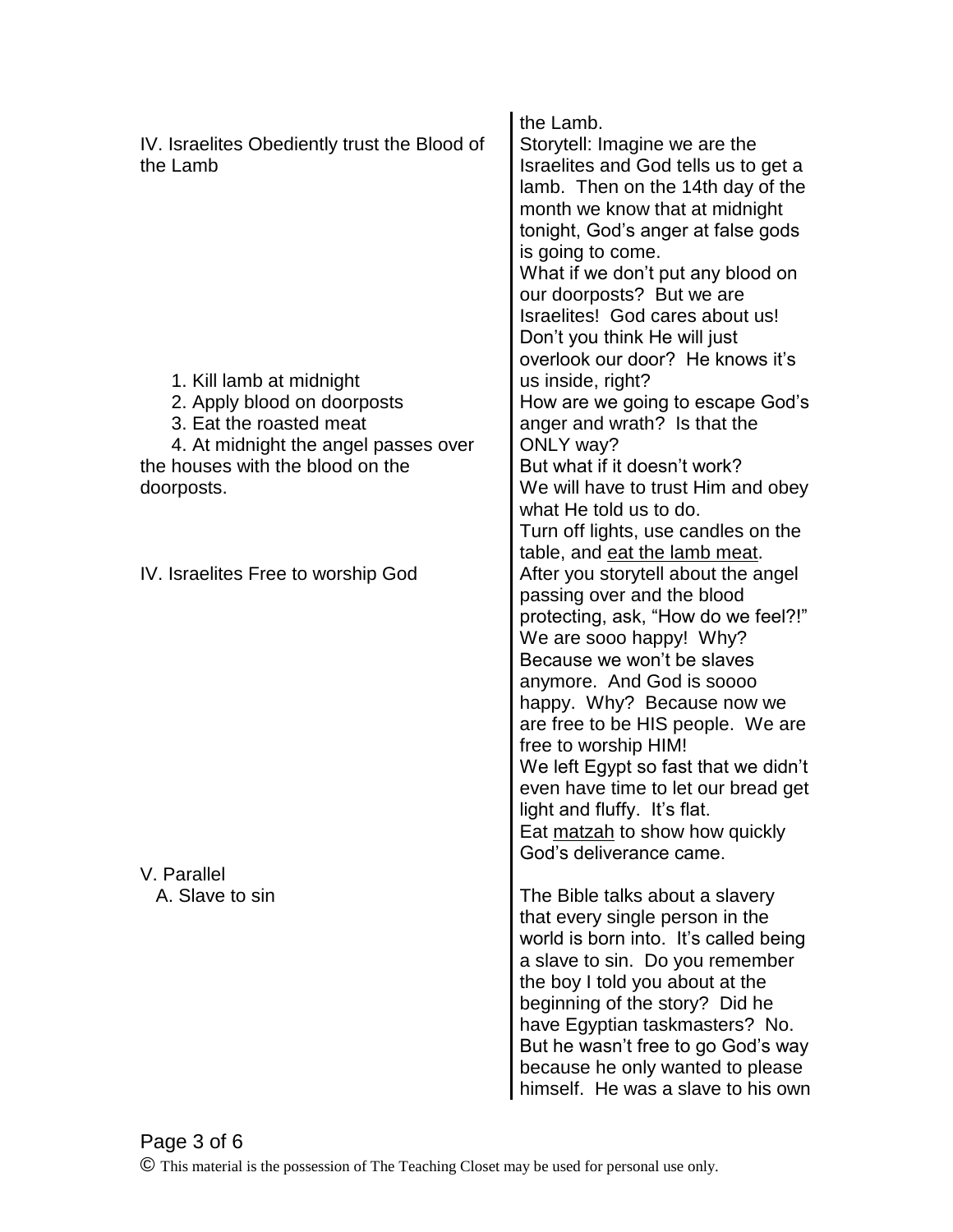| B. God has mercy                                            | way. That's what slavery to sin is--<br>doing everything to please myself.<br>You would think that a person who<br>does things to please themselves<br>would be a very happy person.<br>But on the inside they are still                                                                                                                                                                                                                                                            |
|-------------------------------------------------------------|-------------------------------------------------------------------------------------------------------------------------------------------------------------------------------------------------------------------------------------------------------------------------------------------------------------------------------------------------------------------------------------------------------------------------------------------------------------------------------------|
| C. God passes over sin<br>1. Judgment on sin: no one exempt | miserable. And God wants to set<br>that person free so they can go His<br>way and worship Him.<br>But there is a problem. Because<br>even though God loves that<br>person sooo much, He WILL judge<br>their sin. In the future after<br>everyone has lived, He will gather<br>everyone together and judge. And<br>those who have broken His Laws                                                                                                                                    |
| 2. Blood of Jesus: protects from wrath                      | will be separated from Him forever.<br>They will die. But there is ONE<br>way God provided, that HE says<br>will protect from His anger at sin.                                                                                                                                                                                                                                                                                                                                     |
| D. Obediently trust in blood                                | (If your students are<br>understanding, ask them what it is<br>based on the story. If they say,<br>"Jesus" ask them what protected<br>the Israelites.) Read Romans 5:9.<br>What protects us from God's<br>wrath?<br>Well, what does a person have to<br>do in order to be saved from God's<br>wrath then? They must obediently<br>trust the blood of the lamb--the<br>blood of Jesus--for their life. They<br>must say, "Lord Jesus, I trust in<br>your blood to pay for my sins. I |
| E. Free to worship                                          | don't want to be a slave to<br>pleasing only myself. Even though<br>I have sinned and should be<br>judged by God, I trust you to<br>protect me on that day. Please<br>free me so that I can<br>worship You." For any person who<br>trusts in the blood of Jesus, what<br>happens? They are happy<br>because they are free from sin.<br>(Show open pair of handcuffs.)<br>And God is happy because they                                                                              |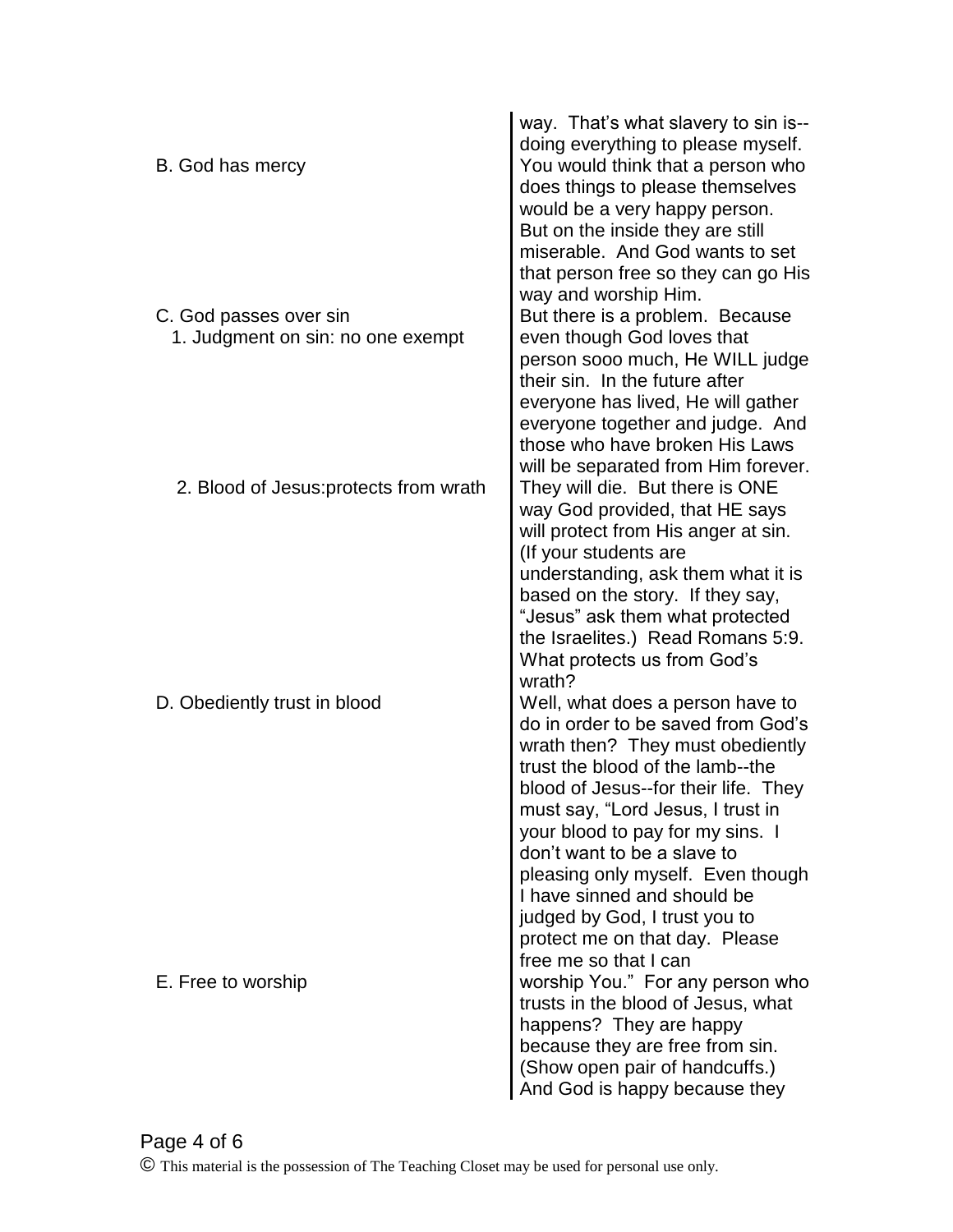are free to worship Him.

**Conclusion:** If God were to pass through the whole world tonight and judge anyone who has sinned would you be sure that He would Pass-Over you? Is Jesus in your life? Are you trusting His blood? If you have, He wants you to be free to worship Him. If you have never trusted Jesus to set you free from pleasing yourself, and not living to be pleasing to God, He wants to set you free.

Close in prayer.

**Boardwork:**